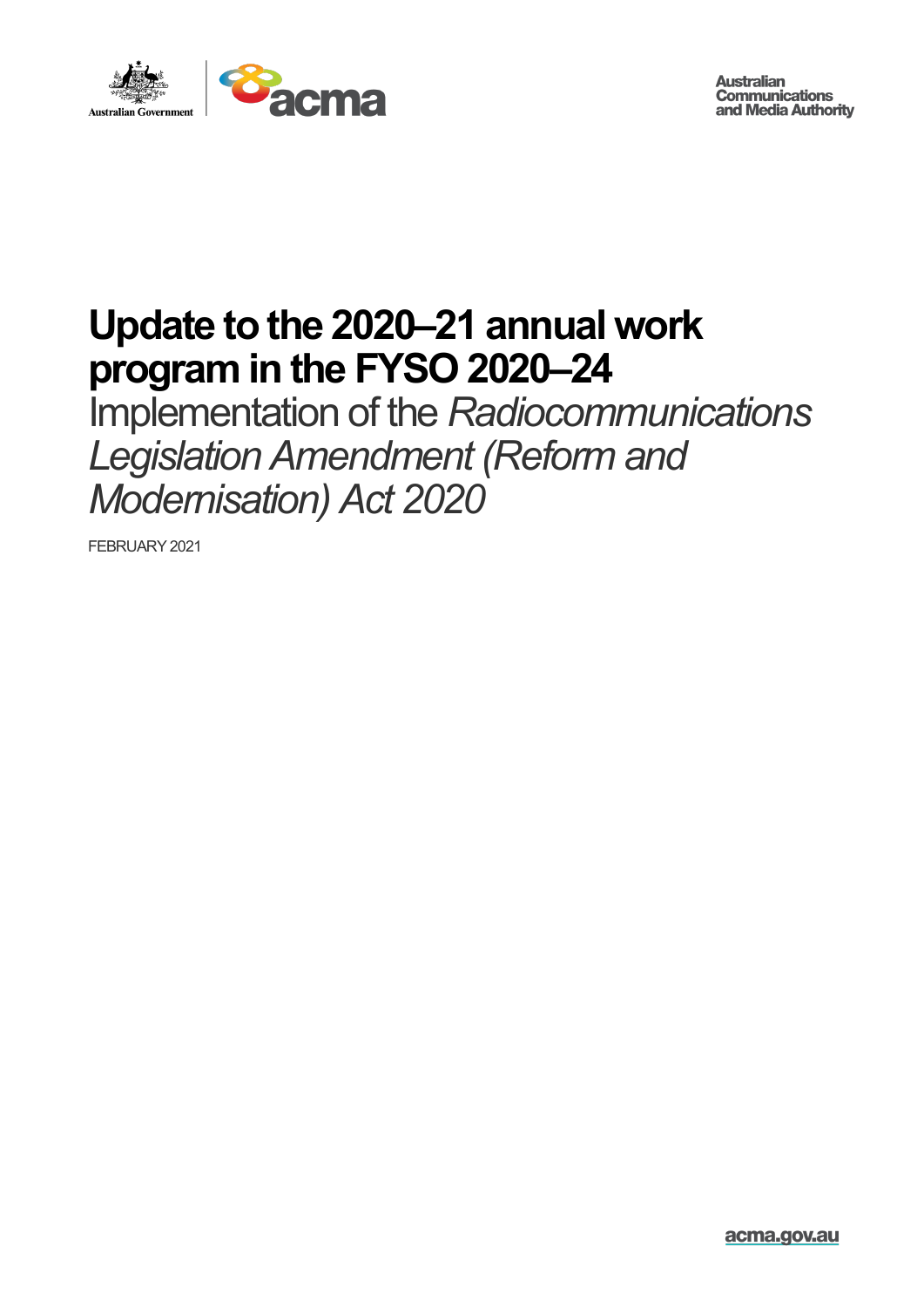#### **Canberra**

Red Building<br>Benjamin Offices Chan Street<br>Belconnen ACT

PO Box 78 Belconnen ACT 2616

T +61 2 6219 5555 F +61 2 6219 5353

#### **Melbourne**

Level 32 Melbourne Central Tower 360 Elizabeth Street Melbourne VIC

PO Box 13112 Law Courts Melbourne VIC 8010

T +61 3 9963 6800 F +61 3 9963 6899

**Sydney**<br>Level 5<br>The Bay Centre<br>65 Pirrama Road Pyrmont NSW

PO Box Q500 Queen Victoria Building NSW 1230

T +61 2 9334 7700 F +61 2 9334 7799

**Copyright notice**



#### <https://creativecommons.org/licenses/by/4.0/>

With the exception of coats of arms, logos, emblems, images, other third-party material or devices protected by a trademark, this content is made available<br>under the terms of the Creative Commons Attribution 4.0 Internatio

We request attribution as © Commonwealth of Australia (Australian Communications and Media Authority) 2021.

All other rights are reserved.

The Australian Communications and Media Authority has undertaken reasonable enquiries to identify material owned by third parties and secure permission<br>for its reproduction. Permission may need to be obtained from third pa

Written enquiries may be sent to:

Manager, Editorial Services PO Box 13112 Law Courts Melbourne VIC 8010 Email[: info@acma.gov.au](mailto:info@acma.gov.au)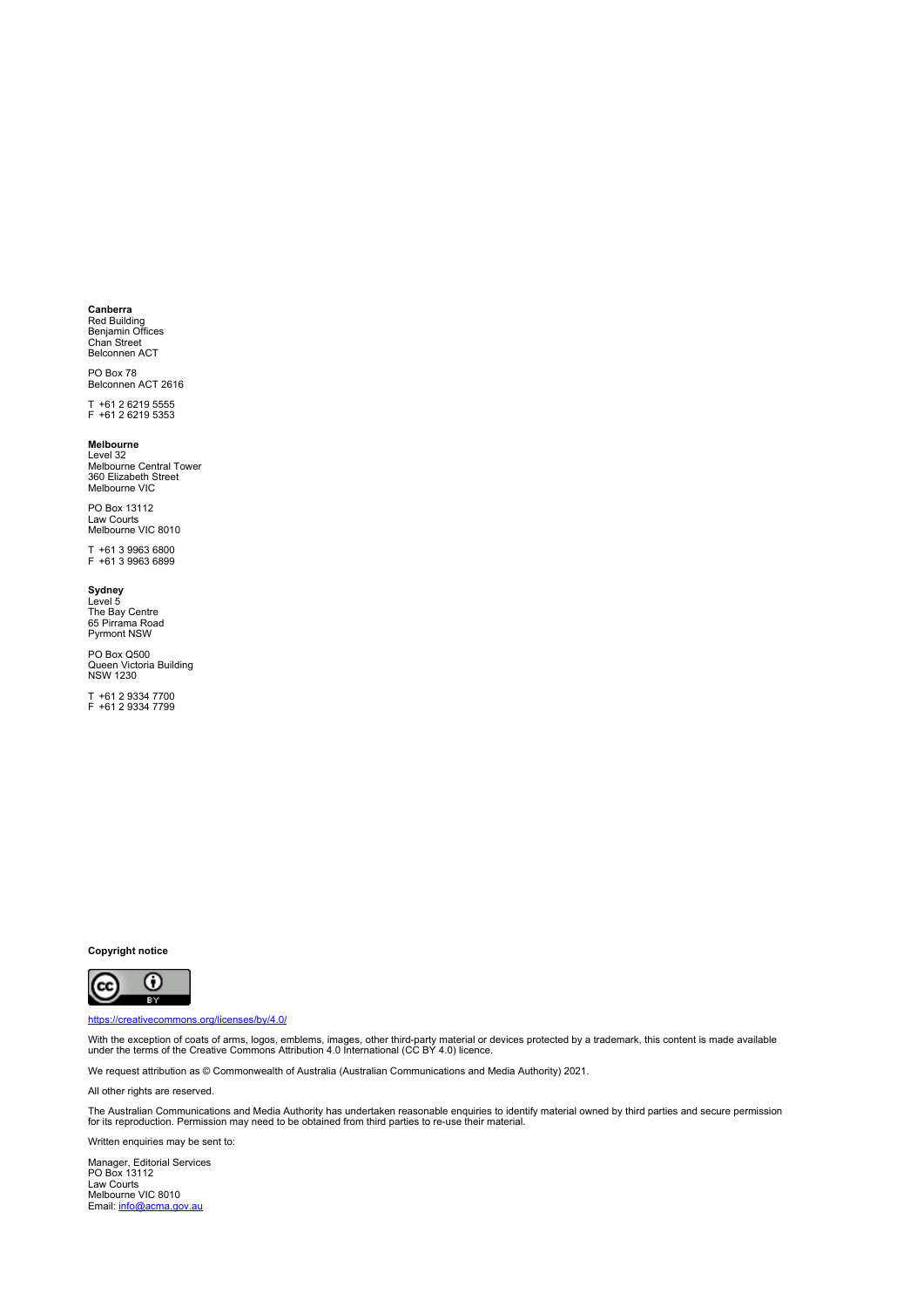## **Contents**

| <b>Introduction</b>             |                |
|---------------------------------|----------------|
| Implementation activities       | $\mathbf{2}$   |
| Annual work program             | $\overline{2}$ |
| Licensing and allocation reform | $\overline{2}$ |
| Equipment rules and exemptions  | 3              |
| <b>Accreditation rules</b>      | 3              |
| <b>Machinery changes</b>        | 3              |
| Compliance and enforcement      | 3              |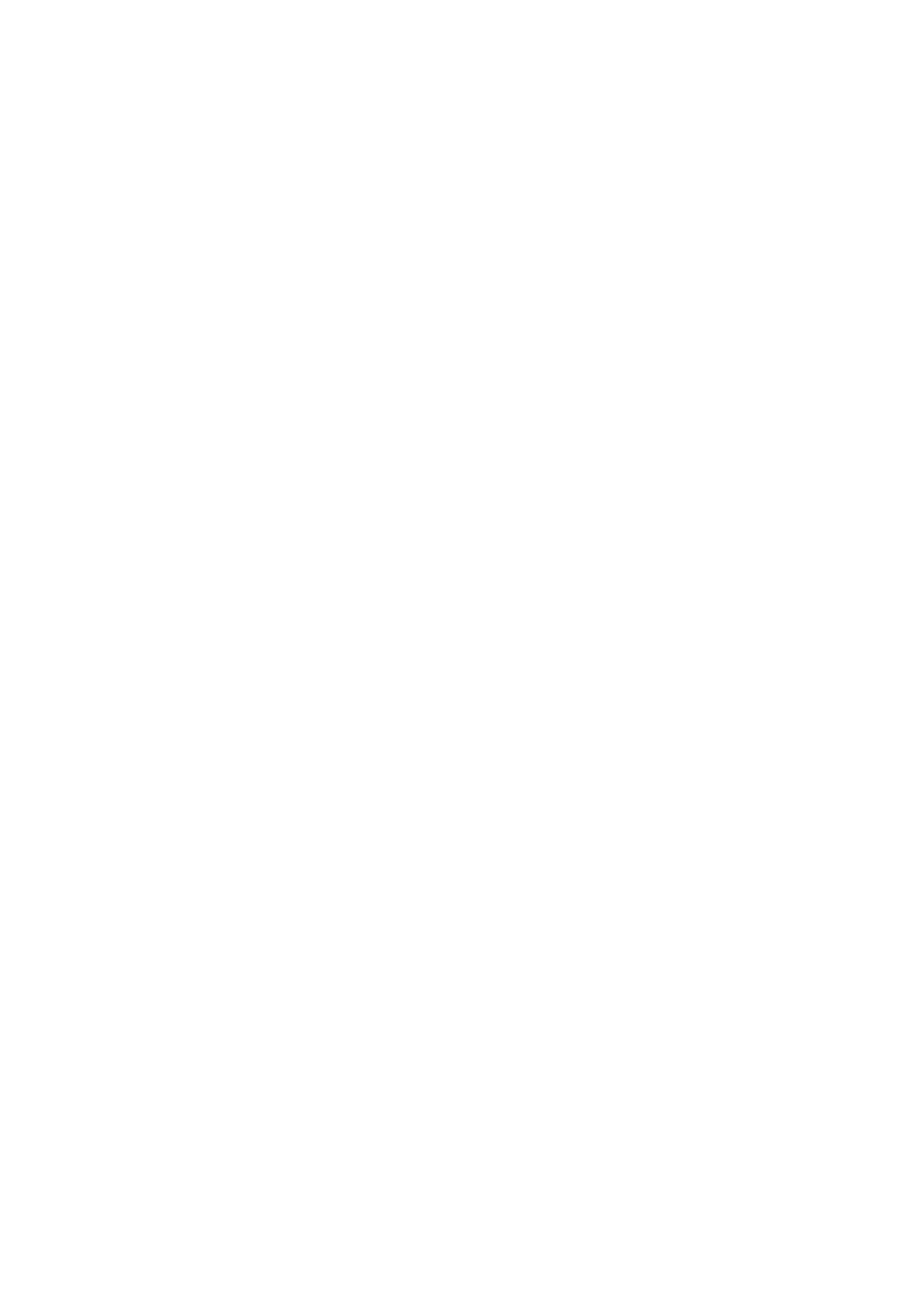## <span id="page-4-0"></span>Introduction

On 17 December 2020, the *[Radiocommunications Legislation Amendment \(Reform](https://www.legislation.gov.au/Details/C2020A00151)  [and Modernisation\) Act 2020](https://www.legislation.gov.au/Details/C2020A00151)* (the Modernisation Act) received Royal assent, together with the *[Radiocommunications \(Transmitter Licence Tax\) Amendment Act 2020](https://www.legislation.gov.au/Details/C2020A00153)* and the *[Radiocommunications \(Receiver Licence Tax\) Amendment Act 2020](https://www.legislation.gov.au/Details/C2020A00152)*.

The provisions of the Acts will come into force on 17 June 2021 to give users of spectrum time to adjust to the new regulatory framework.

The Modernisation Act is part of the government's response to the recommendations of the [2015 Spectrum Review.](https://www.communications.gov.au/what-we-do/spectrum/spectrum-review) The Modernisation Act amends the *Radiocommunications Act 1992* (the Act) to:

- > add flexibility to the licensing framework, which will allow quicker release of spectrum so that changes in spectrum demand can be met faster
- > provide more certainty about key licence conditions that underpin investment certainty, such as licence duration and licence renewal terms
- > provide a more graduated set of compliance and enforcement powers to enable proportionate responses by the ACMA to address non-compliance
- > enable the ACMA to develop equipment rules that will regulate devices across modern supply chains, including recognition of online supply arrangements
- > allow for more external involvement in spectrum management by allowing the ACMA to accredit people and organisations to make decisions under spectrum management arrangements.

The ACMA is primarily responsible for developing and implementing the new spectrum management arrangements. Several legislative instruments must be in place before commencement of the Modernisation Act to ensure continuity of existing frameworks and the availability of new or amended functions and powers on commencement day. We intend to develop, consult on, and make these instruments in the period leading up to the commencement day. The instruments will take effect on the commencement day of the Modernisation Act.

Many of the new functions and powers available to the ACMA will be implemented by administrative decisions (for example, issuing an apparatus licence). In addition to the consultations on legislative instruments, we intend to release guidance papers on our high-level disposition toward key new discretions, such as licence terms, renewal, exemptions, and information-gathering powers.

This update to the FYSO 2020–21 annual work program reflects the key public-facing Modernisation Act implementation activities to be completed this financial year. Table 1 sets out our timeline.

Further information on spectrum reform, the development of the Act, and previous government consultation is available on the [Department of Infrastructure,](https://www.communications.gov.au/what-we-do/spectrum/spectrum-reform) Transport, [Regional Development and Communications](https://www.communications.gov.au/what-we-do/spectrum/spectrum-reform) website.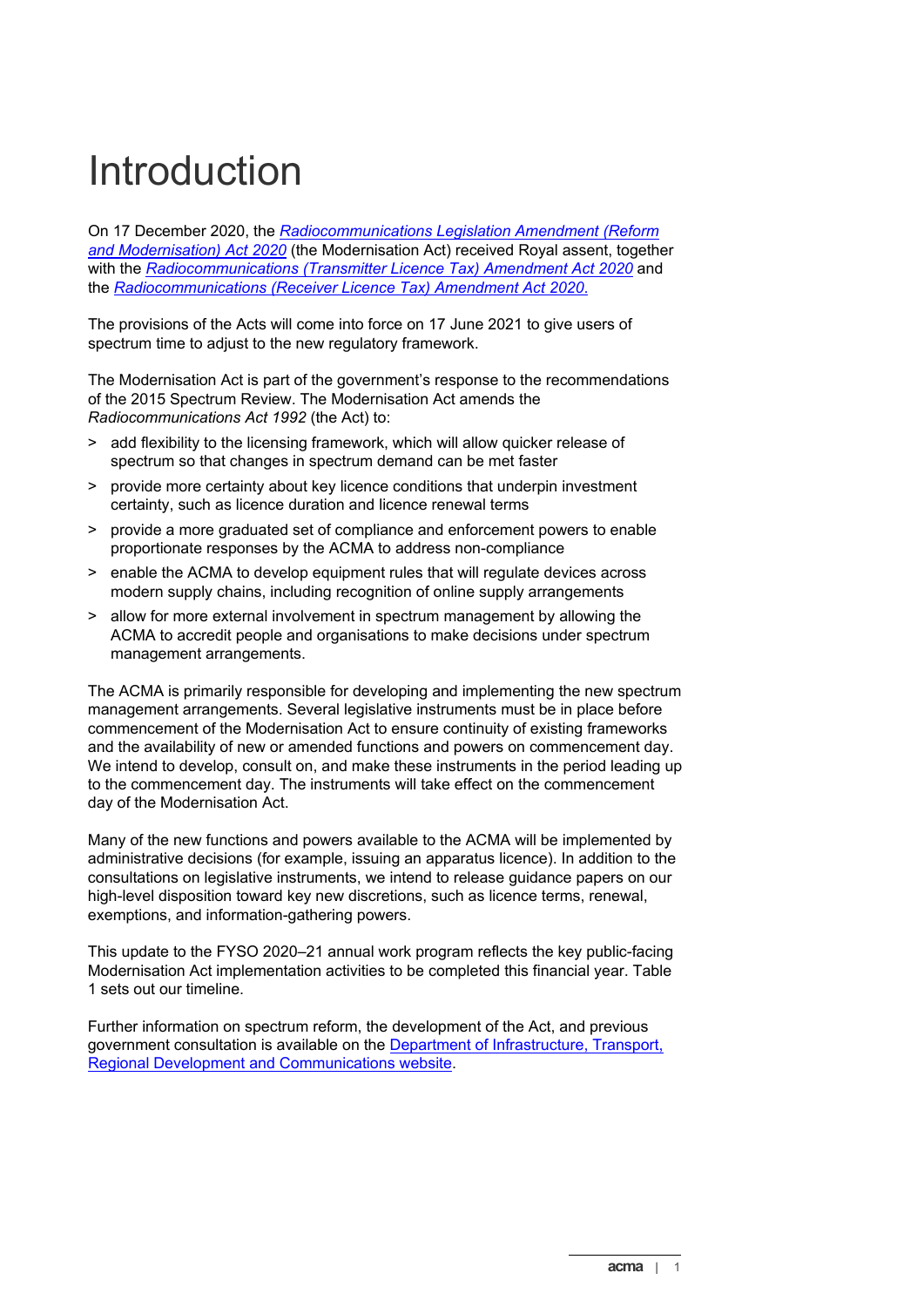# <span id="page-5-0"></span>Implementation activities

### <span id="page-5-1"></span>**Annual work program**

The Modernisation Act requires the ACMA to determine an annual work program each financial year. These provisions give legislative recognition to our current practice – in place for the past 11 years – of publishing a [five-year spectrum outlook,](https://www.acma.gov.au/five-year-spectrum-outlook) including an annual work program. We currently provide 6-monthly updates to stakeholders as a transparency measure, reporting on progress to meet the annual work program project priorities.

The 2021–25 FYSO will be the first annual work plan to be made in accordance with the new statutory provisions. We expect to consult on the draft 2021–25 FYSO in Q2 2021.

## <span id="page-5-2"></span>**Licensing and allocation reform**

The Act will retain the current 3 forms of licensing under the Act: spectrum, apparatus and class licensing. It introduces additional flexibilities to tailor appropriate licensing and allocation processes, and bring spectrum to market more quickly.

The Modernisation Act provides the ACMA with additional decision-making power to:

- > make 'unencumbered spectrum' available for spectrum licensing (by making a marketing plan)
- > re-allocate spectrum 'by issuing spectrum licences, apparatus licences, or both'
- > set allocation limits for the allocation of spectrum or apparatus licences (after consultation with the Australian Competition and Consumer Commission).

The ACMA will also be empowered to make decisions about licence duration, including deciding whether to issue:

- > a spectrum licence for up to 20 years (currently up to 15 years)
- > an apparatus licence for up to 20 years (currently up to 5 years).

The Modernisation Act will introduce renewal statements. These statements are intended to provide certainty for a licensee from when an initial licence is issued, about whether the licence will be eligible for renewal (at the discretion of the ACMA) and on the terms of the licence renewal, including whether a public interest test should apply. If the renewal period for a licence is 10 years or longer, the ACMA must be satisfied that it is in the public interest to renew the licence.

The amended Act introduces a consistent approach to the imposition of allocation limits for price-based allocation of spectrum licences and apparatus licences. It also enables consideration of enduring limits for administratively-issued apparatus licences, including the capacity to consider aggregate spectrum holdings when deciding whether or not to issue or renew an apparatus licence outside of section 106 pricebased allocation of apparatus licences processes.

We will publish a guidance paper outlining our high-level disposition on the use of the new licensing and allocation powers, such as licence duration, renewal statements and public interest statements, competition considerations and new allocation tools.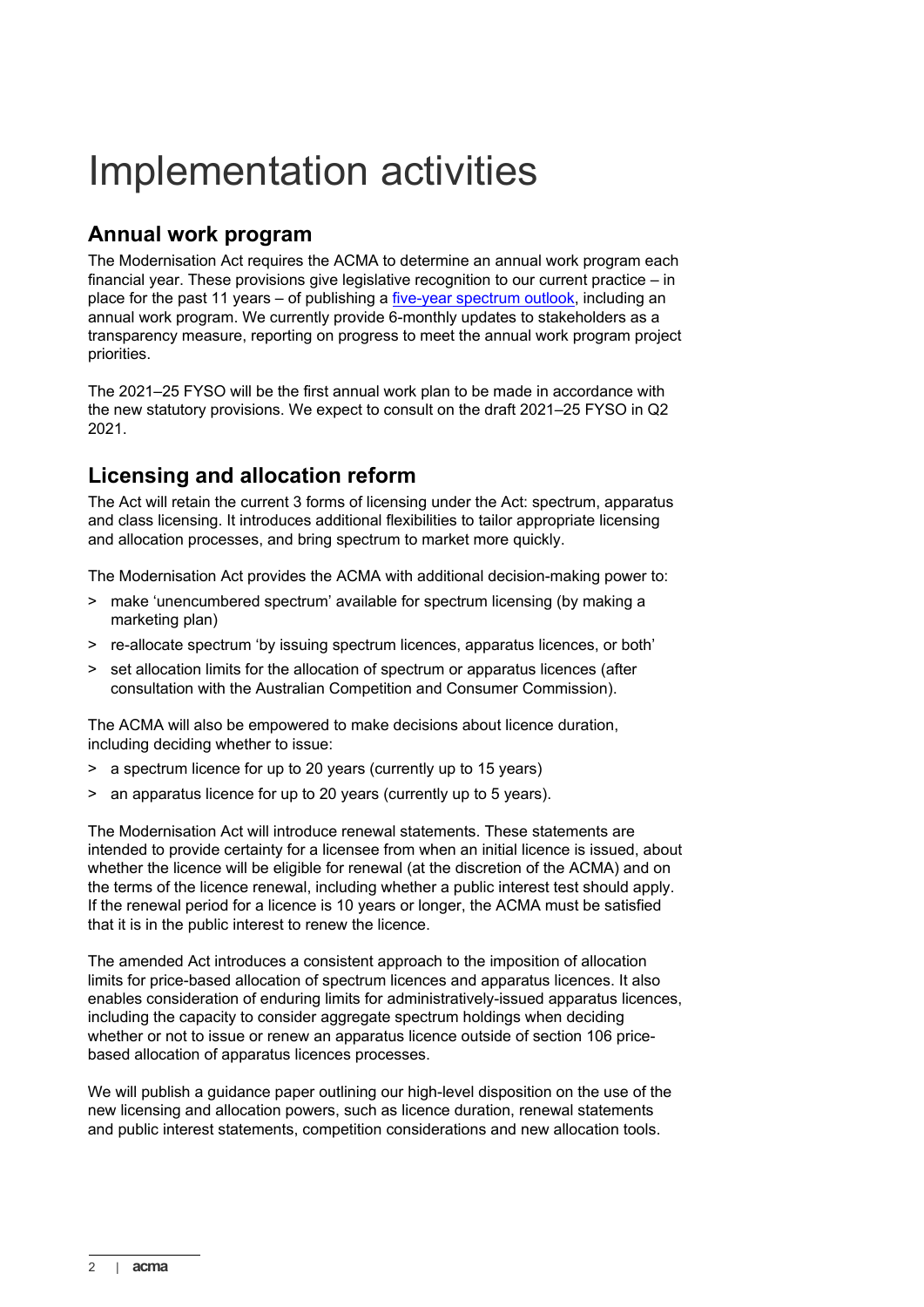## <span id="page-6-0"></span>**Equipment rules and exemptions**

Currently, the Act allows the ACMA to make standards applying to devices and labelling notices applying to manufacturers and importers of devices to manage electromagnetic compatibility and interference, and protect health and safety. The Modernisation Act will allow the ACMA to make equipment rules that could broaden the range of parties in the equipment supply chain subject to compliance obligations, specifically recognising online supply. Our focus is to establish a new equipment rule that will retain the desirable features of the existing arrangements, including the continued regulation of the operation, possession, labelling and supply of nonstandard devices, as well as a permit system for non-standard devices. Existing standards and labelling notices are transitioned as equipment rules.

The Modernisation Act gives the ACMA new exemption powers, principally intended to facilitate the development, testing and manufacturing of equipment (including equipment subject to an interim or permanent ban). These exemption provisions could allow us to facilitate domestic manufacturing of radiocommunications equipment, and research and development opportunities in the defence industry and technology sectors. We will commence consultation on our use of the exemption provisions before they start.

### <span id="page-6-1"></span>**Accreditation rules**

The amended Act expands the range of functions where the ACMA can encourage industry involvement. The ACMA is provided with discretion to accredit persons for the performance of a broader range of functions. The current accredited persons scheme assists in the assignment of spectrum frequencies. We will develop 'accreditation rules' to specify procedures for accrediting people or withdrawing this accreditation, and setting out the kinds of accreditation that may be given.

Our focus for implementation will be to preserve the operation of the existing accredited persons scheme. We will need to consult on and make accreditation rules, including transitional accreditation rules. We will also need to consult on consequential changes that will be needed to the frequency assignment certificate determination.

## <span id="page-6-2"></span>**Machinery changes**

The ACMA will update several class licences before the Modernisation Act commences, to change references to standards to references to equipment rules.

## <span id="page-6-3"></span>**Compliance and enforcement**

The Modernisation Act introduces new information-gathering powers for the ACMA. These provisions will assist us to plan for spectrum use and conduct investigations. We plan to inform stakeholders through our website about these new powers.

|  | Table 1: Additional activities for 2020–21: Modernisation Act implementation |  |  |  |
|--|------------------------------------------------------------------------------|--|--|--|
|--|------------------------------------------------------------------------------|--|--|--|

| <b>Issue</b>                                                                                                                                                                                     | <b>Timeline</b>   |
|--------------------------------------------------------------------------------------------------------------------------------------------------------------------------------------------------|-------------------|
| Release information paper on the ACMA's approach<br>to radiocommunications licensing and allocation                                                                                              | <b>March 2021</b> |
| Consult on the new accreditation rules, transitional<br>accreditation rules and consequential amendments to<br>the Radiocommunications (Frequency Assignment<br>Certificates) Determination 2014 | March 2021        |